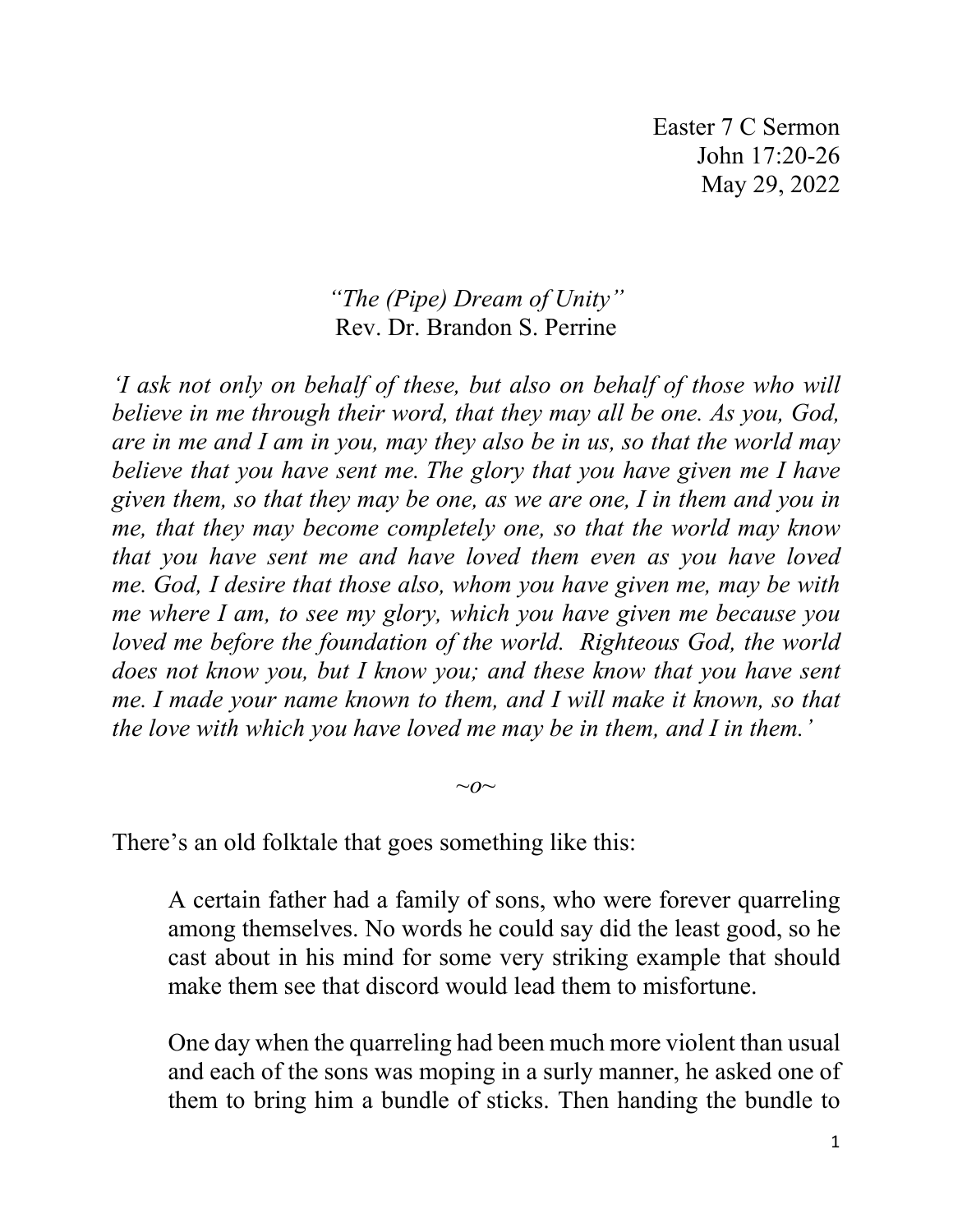each of his sons in turn he told them to try to break it. But although each one tried his best, none was able to do so.

The father then untied the bundle and gave the sticks to his sons to break one by one. This they did very easily.

"My sons," said the father, "do you not see how certain it is that if you agree with each other and help each other, it will be impossible for your enemies to injure you? But if you are divided among yourselves, you will be no stronger than a single stick in that bundle."[1](#page-1-0)

I suspect that Jesus understood the simple lesson of this story: division leads to weakness and unity, to strength. Many of us recognize his words from this morning's text. Though we may not be able to place them in their context, we've heard them before. This is his famed Prayer for Oneness and the motto of the United Church of Christ: "That they may all be one".

It may seem a little strange for the seventh Sunday of Easter, but this text is actually set on the night Jesus was betrayed—on Maundy Thursday. In fact, these are the last recorded words of Jesus in John's gospel before Judas leads the guards to arrest him in the garden. We get the sense that Jesus knew that this little group of friends was about to be torn apart. "I ask," Jesus prays, "that they may all be one . . . so that the world may know that you have sent me." I wonder, what does this oneness Jesus prayed for look like for his followers?

Did you know, there are more than 200 Christian denominations in North America alone with estimates as high as 45,000 denominations around the world?[2](#page-1-1) What could account for all these different Christian

<span id="page-1-0"></span><sup>&</sup>lt;sup>1</sup> "The Bundle of Sticks, Aesop for Children," Fabelsofaesop.com,

https://fablesofaesop.com/the-father-his-sons-and-the-bundle-of-sticks.html.

<span id="page-1-1"></span><sup>2</sup> Donavyn Coffey. "Why does Christianity have so many denominations?" Livescience.com, February 27, 2021, https://www.livescience.com/christianity-denominations.html.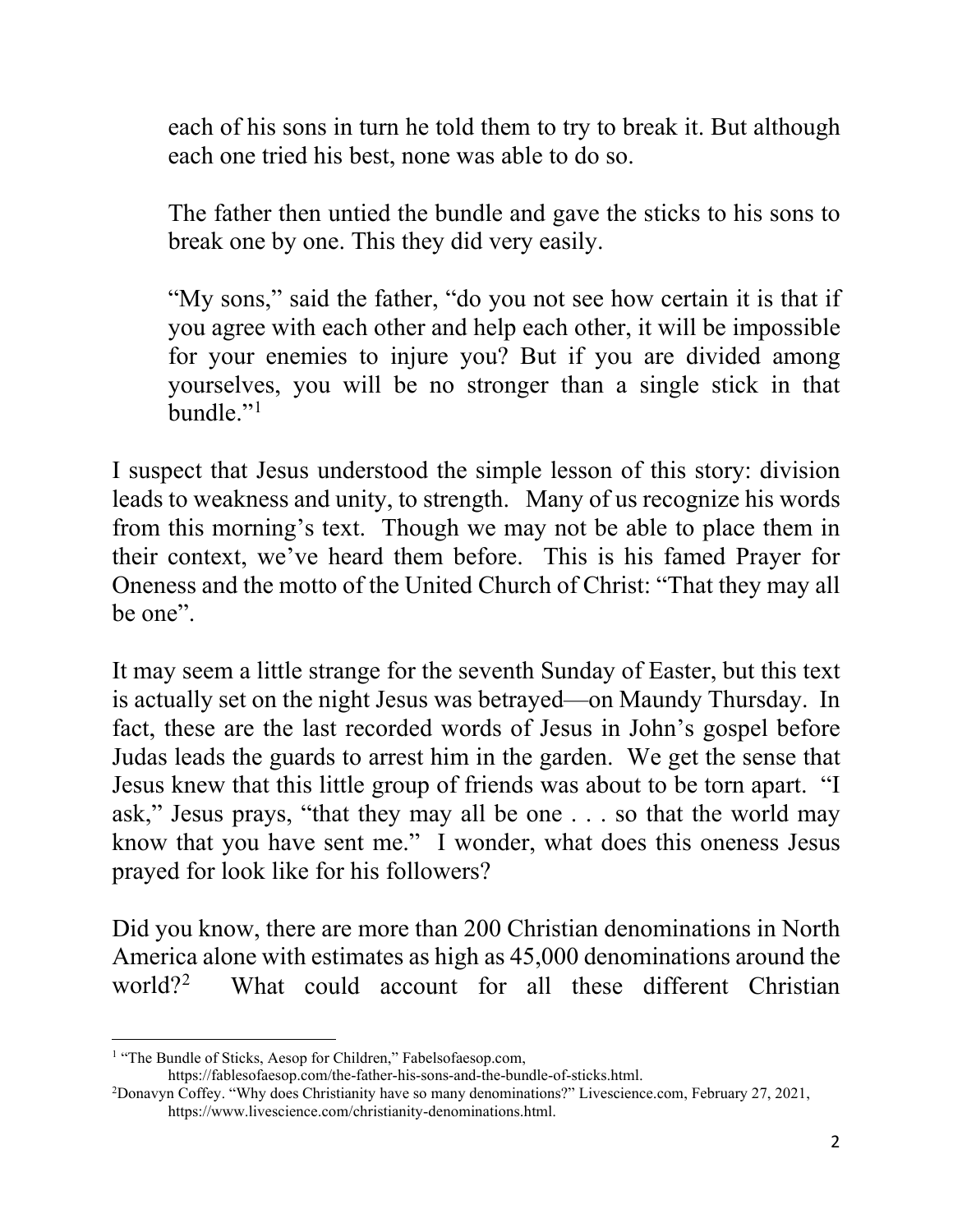communions? Well, denominations formed for a variety of reasons ranging from King Henry the VIII's break with the Roman Catholic Church in England, to the Protestant Reformation in Germany, to the Civil War in the U.S., to disagreements on church governance, interpretation of scripture, who can become clergy, and so many other things. And while disagreements don't always lead to the formation of a new denomination, they sometimes do lead to local congregations fracturing and splitting over sometimes petty things. One actual church consultant compiled a list of his "favorite" church conflicts. Here are some of them:

- 1. An argument over the appropriate length of the worship pastor's beard.
- 2. A fight over whether or not to build a children's playground or to use the land for a cemetery.
- 3. A church dispute over whether or not to install restroom stall dividers in the women's restroom.
- 4. A fight over which picture of Jesus to put in the foyer.
- 5. A petition to have all church staff clean shaven.
- 6. A dispute over whether the worship leader should have his shoes on during the service.
- 7. A dispute in the church because the Lord's Supper had cran-grape juice instead of grape juice.
- 8. A disagreement over using the term "potluck" instead of "pot blessing"
- **9.** An argument on whether the church should allow deviled eggs at the church meal
- 10. A fight over whether or not to sing "Happy Birthday" each week.
- 11. Two different churches reported fights over the type of coffee. In one of the churches, they moved from Folgers to a stronger Starbucks brand. In the other church, they simply moved to a stronger blend. Members left the church in the latter example.<sup>[3](#page-2-0)</sup>

<span id="page-2-0"></span><sup>3</sup> Thom Ranier. "Twenty Five Silly Things Church Members Fight Over," Thomranier.com, November 11, 2015, [https://thomrainer.com/2015/11/twenty-five-silly-things-church-members-fight-over/.](https://thomrainer.com/2015/11/twenty-five-silly-things-church-members-fight-over/)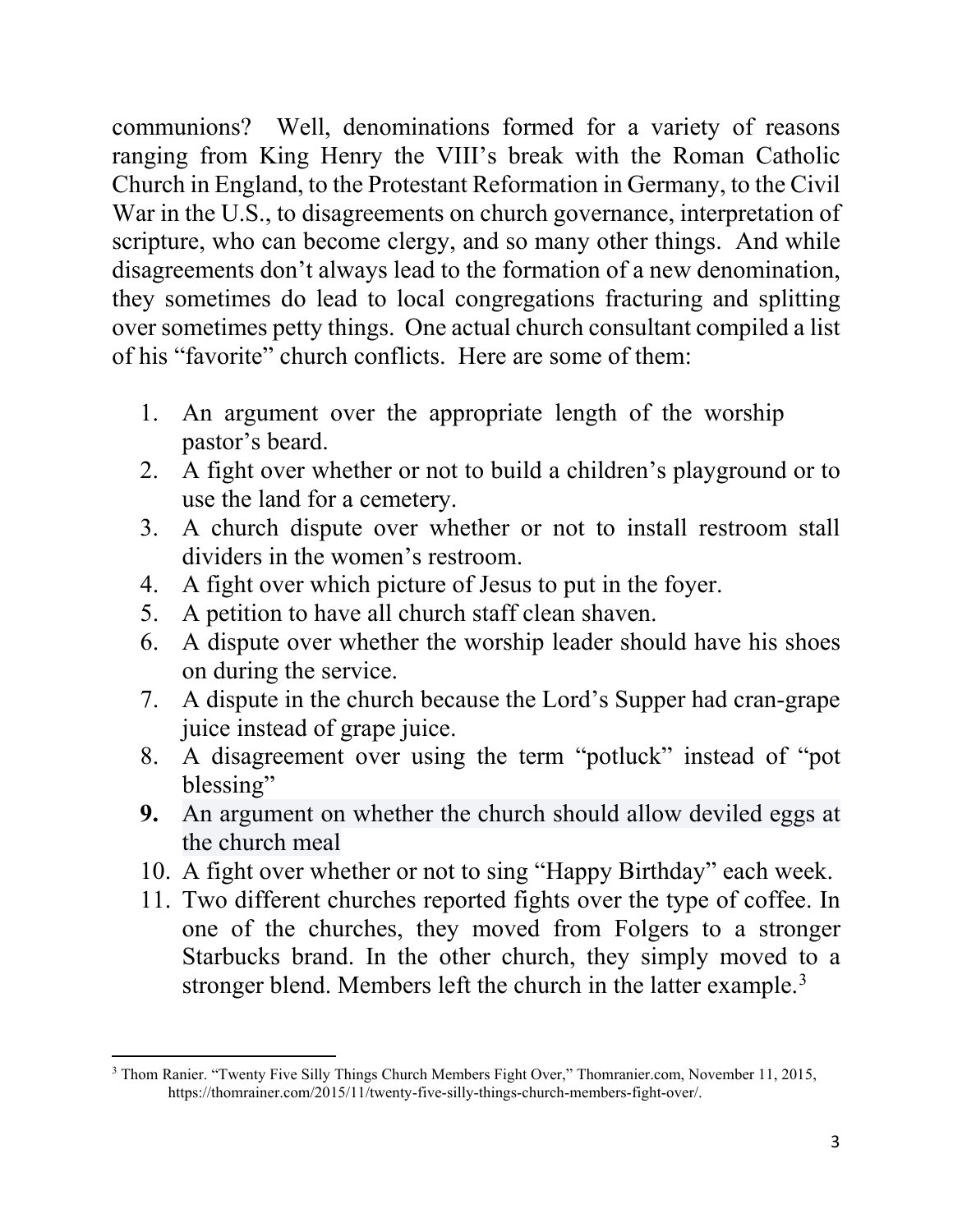When working with people, we all know to expect differences of opinion. Sometimes such differences become heated disagreements, and sometimes those disagreements lead to a parting of ways. Surely Jesus understood this as well. And yet, the Jesus of John's gospel prays for unity. "I ask," he prays, "that they may all be one . . . so that the world may know that you have sent me." I wonder, what does this oneness Jesus prayed for look like for his followers?

For much of the past 2000 years, the church has equated Christian unity with conformity—conformity to a set of beliefs about God and about Jesus and about the Church itself. Unity was mistaken for uniformity—if we all believe the same things, we'll be united in the ministry that grows out of those common beliefs. Truthfully, though, that's never really worked all that well. As issues arose that challenged those beliefs, the Church fractured and split and divided. When unity is mistaken for uniformity, for conformity, that's what happens. But you know what? I think all these denominational splits and divisions are okay. I think it's okay that there are over 200 denominations in North America and 45,000 denominations around the world.

Jesus did not teach and preach and heal and eventually to die to give birth to a movement of conformists—he was kinda the ultimate rebel! Jesus taught and preached and healed and died to give birth to a movement that would change the world by loving and living and serving like he did; by challenging conformity to a status quo that protected the wealthy and powerful at the expense of the poor and the marginalized; by scouring the edges of community to bring to the center those who society deemed to be of little worth; and by empowering ordinary people to carry on his work when he was gone.

Christian unity, as Jesus would have envisioned, could not have been about conformity to a set of beliefs or the uniformity of the institutional church. Christian unity as Jesus would have envisioned would have been a unity of purpose—to make divinity real to the world by living and loving and serving like Jesus; by challenging an unjust status quo; by bringing